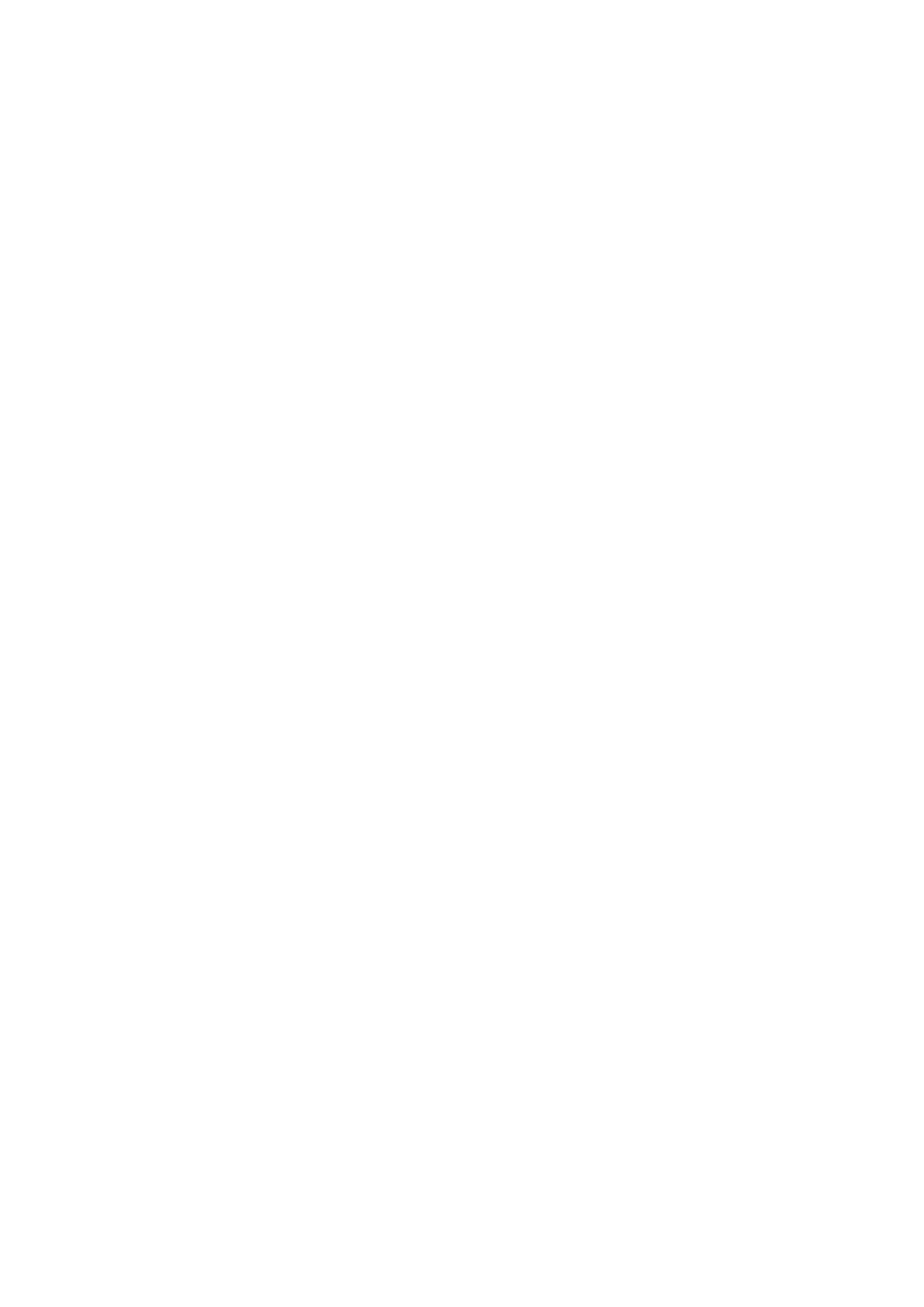## **Assaults on Emergency Workers (Offences) Bill**

### **CONTENTS**

### *Aggravation*

- 1 Common assault and battery
- 2 Aggravating factor
- 3 Meaning of "emergency worker"

#### *General*

4 Extent, commencement and short title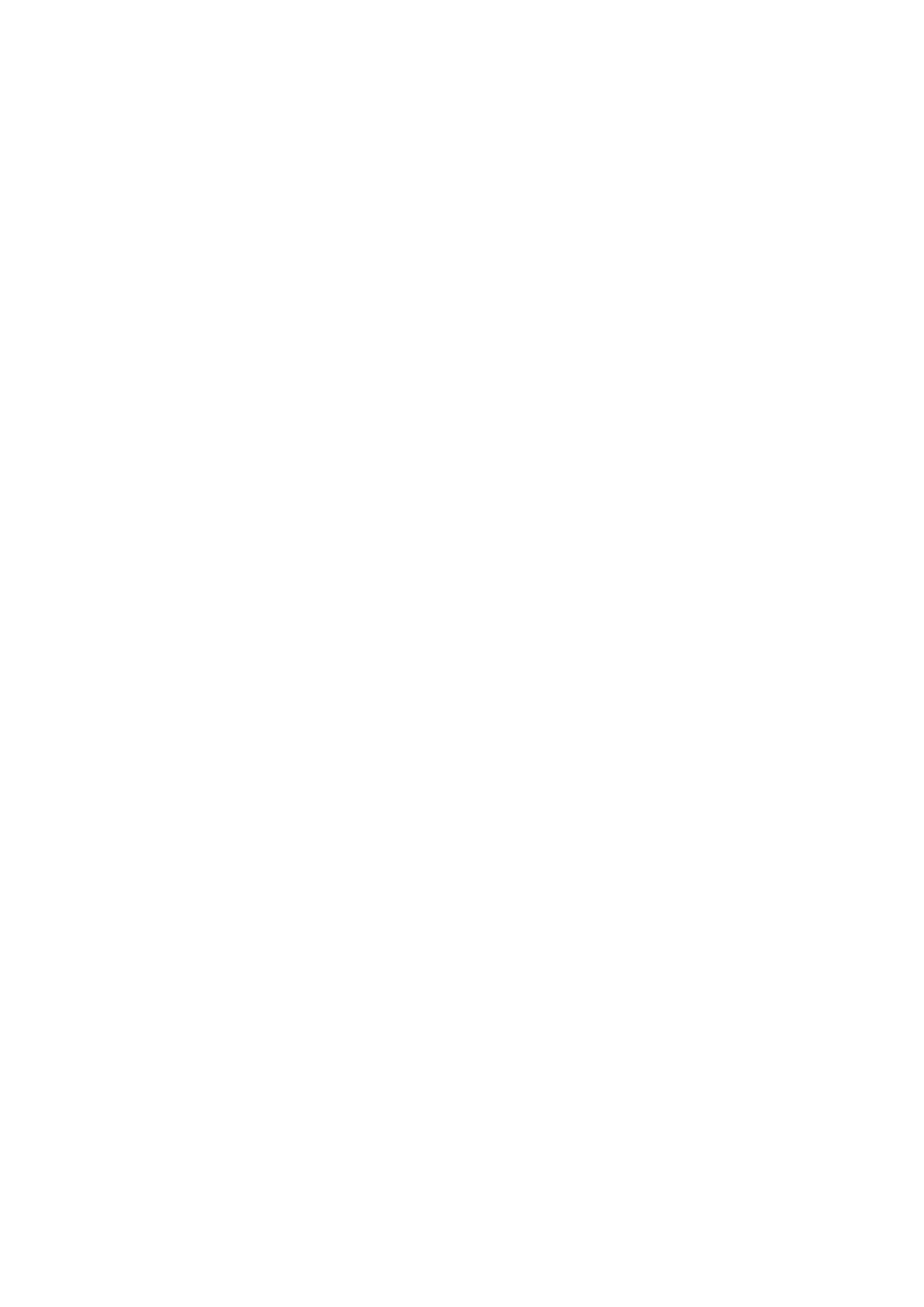# A **BILL** TO

Make provision about offences when perpetrated against emergency workers, and persons assisting such workers; to make certain offences aggravated when perpetrated against such workers in the exercise of their duty; and for connected purposes.

E IT ENACTED by the Queen's most Excellent Majesty, by and with the advice and consent of the Lords Spiritual and Temporal, and Commons, in this present **B** EIT ENACTED by the Queen's most Excellent Majesty, by and with consent of the Lords Spiritual and Temporal, and Commons, Parliament assembled, and by the authority of the same, as follows:  $-$ 

#### *Aggravation*

#### **1 Common assault and battery**

- (1) The section applies to an offence of common assault, or battery, that is committed against an emergency worker acting in the exercise of functions as such a worker.
- (2) A person guilty of an offence to which this section applies is liable—
	- (a) on summary conviction, to imprisonment for a term not exceeding 12 months, or to a fine, or to both;
	- (b) on conviction on indictment, to imprisonment for a term not exceeding 12 months, or to a fine, or to both.
- (3) For the purposes of subsection (1), the circumstances in which an offence is to be taken as committed against a person acting in the exercise of functions as an emergency worker include circumstances where the offence takes place at a time when the person is not at work but is carrying out functions which, if done in work time, would have been in the exercise of functions as an emergency worker.
- (4) In relation to an offence committed before the coming into force of section 154(1) of the Criminal Justice Act 2003 (increase in maximum term that may be imposed on summary conviction of offence triable either way), the reference in subsection (2)(a) to 12 months is to be read as a reference to 6 months.

*10*

*15*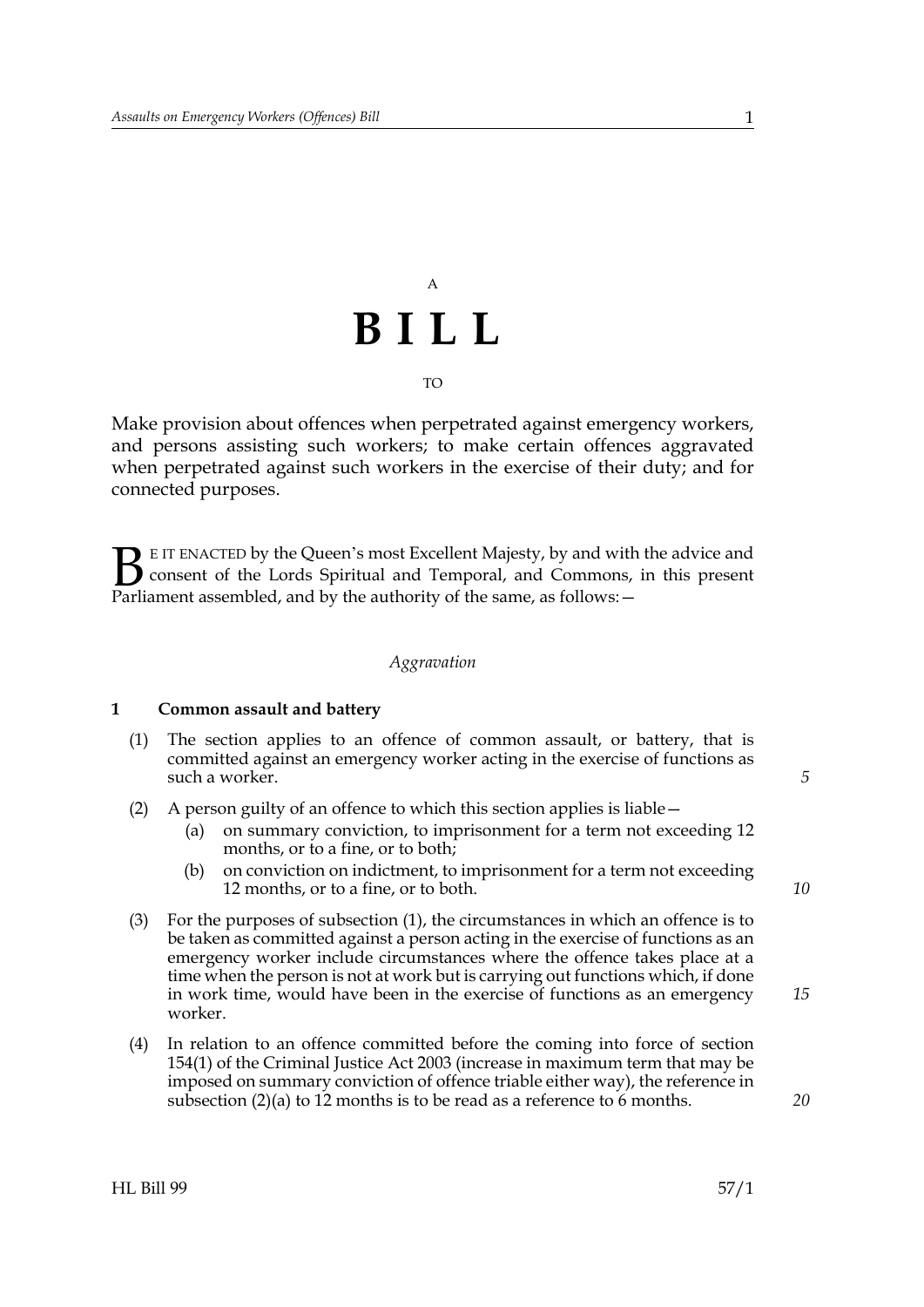- (5) In consequence of subsections (1) to (3), in section 39 of the Criminal Justice Act 1988 (which provides for common assault and battery to be summary offences punishable with imprisonment for a term not exceeding 6 months)—
	- (a) the existing text becomes subsection (1);
	- (b) after that subsection insert—
		- "(2) Subsection (1) is subject to section 1 of the Assaults on Emergency Workers (Offences) Act 2018 (which makes provision for increased sentencing powers for offences of common assault and battery committed against an emergency worker acting in the exercise of functions as such a worker)."
- (6) This section applies only in relation to offences committed on or after the day it comes into force.

#### **2 Aggravating factor**

- (1) This section applies where—
	- (a) the court is considering for the purposes of sentencing the seriousness of an offence listed in subsection (3), and *15*
	- (b) the offence was committed against an emergency worker acting in the exercise of functions as such a worker.
- (2) The court—
	- (a) must treat the fact mentioned in subsection  $(1)(b)$  as an aggravating factor (that is to say, a factor that increases the seriousness of the offence), and *20*
	- (b) must state in open court that the offence is so aggravated.
- (3) The offences referred to in subsection  $(1)(a)$  are  $-$ 
	- (a) an offence under any of the following provisions of the Offences against the Person Act 1861— *25*
		- (i) section 16 (threats to kill);
		- (ii) section 18 (wounding with intent to cause grievous bodily harm);
		- (iii) section 20 (malicious wounding);
		- (iv) section 23 (administering poison etc);
		- (v) section 28 (causing bodily injury by gunpowder etc);
		- (vi) section 29 (using explosive substances etc with intent to cause grievous bodily harm);
		- (vii) section 47 (assault occasioning actual bodily harm);
	- (b) an offence under section 3 of the Sexual Offences Act 2003 (sexual assault);
	- (c) manslaughter;
	- (d) kidnapping;
	- (e) an ancillary offence in relation to any of the preceding offences. *40*
- (4) For the purposes of subsection (1)(b), the circumstances in which an offence is to be taken as committed against a person acting in the exercise of functions as an emergency worker include circumstances where the offence takes place at a time when the person is not at work but is carrying out functions which, if done in work time, would have been in the exercise of functions as an emergency worker. *45*

*5*

*10*

*30*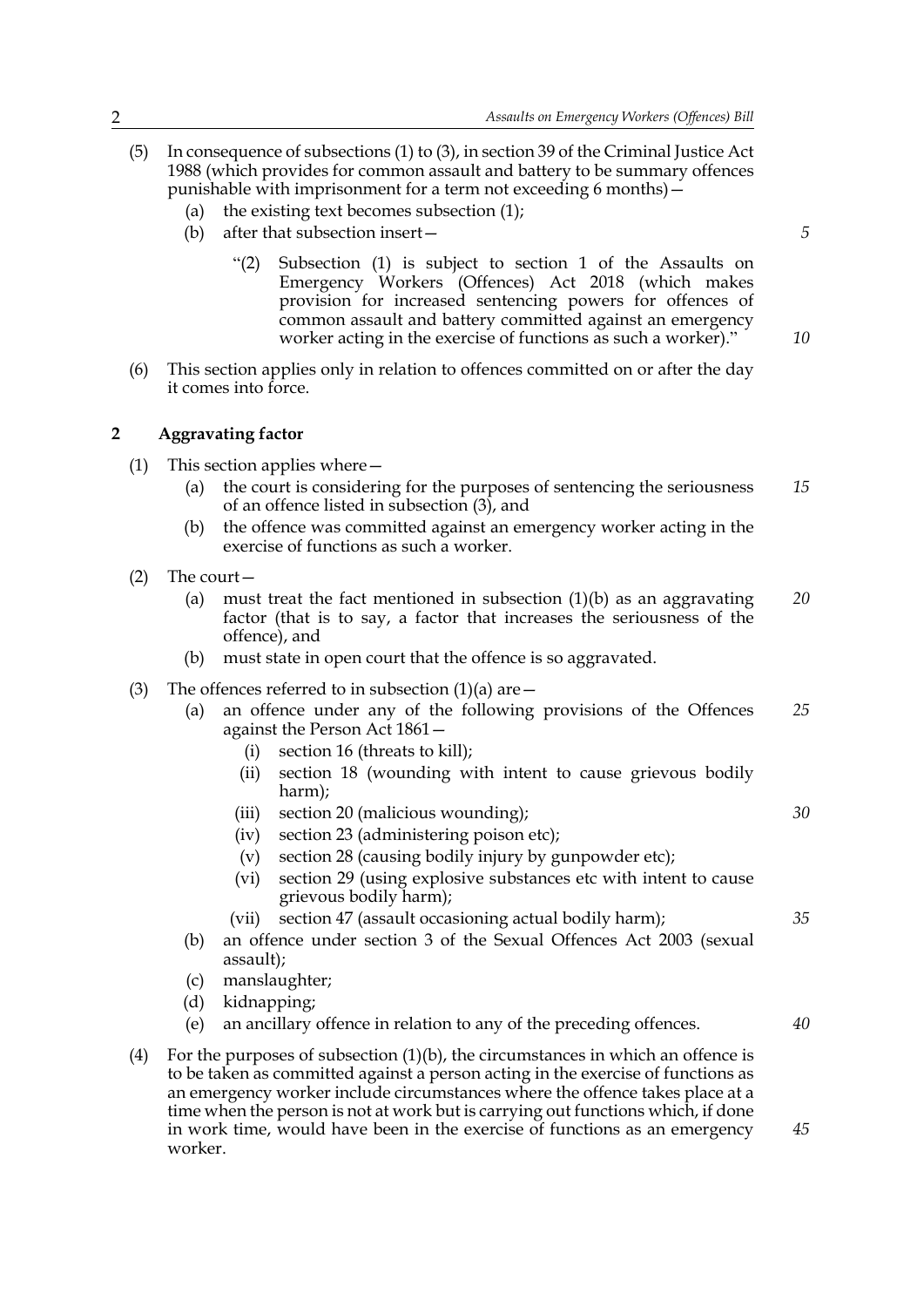(5) In this section—

"ancillary offence", in relation to an offence, means any of the following—

- (a) aiding, abetting, counselling or procuring the commission of the offence;
- (b) an offence under Part 2 of the Serious Crime Act 2007 (encouraging or assisting crime) in relation to the offence;
- (c) attempting or conspiring to commit the offence;

"emergency worker" has the meaning given by section 3.

- (6) Nothing in this section prevents a court from treating the fact mentioned in subsection (1)(b) as an aggravating factor in relation to offences not listed in subsection (3). *10*
- (7) This section applies only in relation to offences committed on or after the day it comes into force.

#### **3 Meaning of "emergency worker"**

| (1) | In sections 1 and 2, "emergency worker" means -                                                                |                                                                                                                                                                                                                                          | 15 |
|-----|----------------------------------------------------------------------------------------------------------------|------------------------------------------------------------------------------------------------------------------------------------------------------------------------------------------------------------------------------------------|----|
|     | (a)                                                                                                            | a constable;                                                                                                                                                                                                                             |    |
|     | (b)                                                                                                            | a person (other than a constable) who has the powers of a constable or<br>is otherwise employed for police purposes or is engaged to provide<br>services for police purposes;                                                            |    |
|     | (c)                                                                                                            | a National Crime Agency officer;                                                                                                                                                                                                         | 20 |
|     | (d)                                                                                                            | a prison officer;                                                                                                                                                                                                                        |    |
|     | (e)                                                                                                            | a person (other than a prison officer) employed or engaged to carry out<br>functions in a custodial institution of a corresponding kind to those<br>carried out by a prison officer;                                                     |    |
|     | (f)                                                                                                            | a prisoner custody officer, so far as relating to the exercise of escort<br>functions;                                                                                                                                                   | 25 |
|     | (g)                                                                                                            | a custody officer, so far as relating to the exercise of escort functions;                                                                                                                                                               |    |
|     | (h)                                                                                                            | a person employed for the purposes of providing, or engaged to<br>provide, fire services or fire and rescue services;                                                                                                                    |    |
|     | (i)                                                                                                            | a person employed for the purposes of providing, or engaged to<br>provide, search services or rescue services (or both);                                                                                                                 | 30 |
|     | (j)                                                                                                            | a person employed for the purposes of providing, or engaged to<br>$provide-$                                                                                                                                                             |    |
|     |                                                                                                                | NHS health services, or<br>(i)                                                                                                                                                                                                           |    |
|     |                                                                                                                | services in the support of the provision of NHS health services,<br>(ii)<br>and whose general activities in doing so involve face to face interaction<br>with individuals receiving the services or with other members of the<br>public. | 35 |
| (2) | It is immaterial for the purposes of subsection (1) whether the employment or<br>engagement is paid or unpaid. |                                                                                                                                                                                                                                          | 40 |
| (3) | In this section $-$<br>$(11.11)$ $(11.11)$ $(11.11)$<br>$6.1 \div 11$                                          |                                                                                                                                                                                                                                          |    |

"custodial institution" means any of the following—

- (a) a prison;
- (b) a young offender institution, secure training centre, secure college or remand centre;

*5*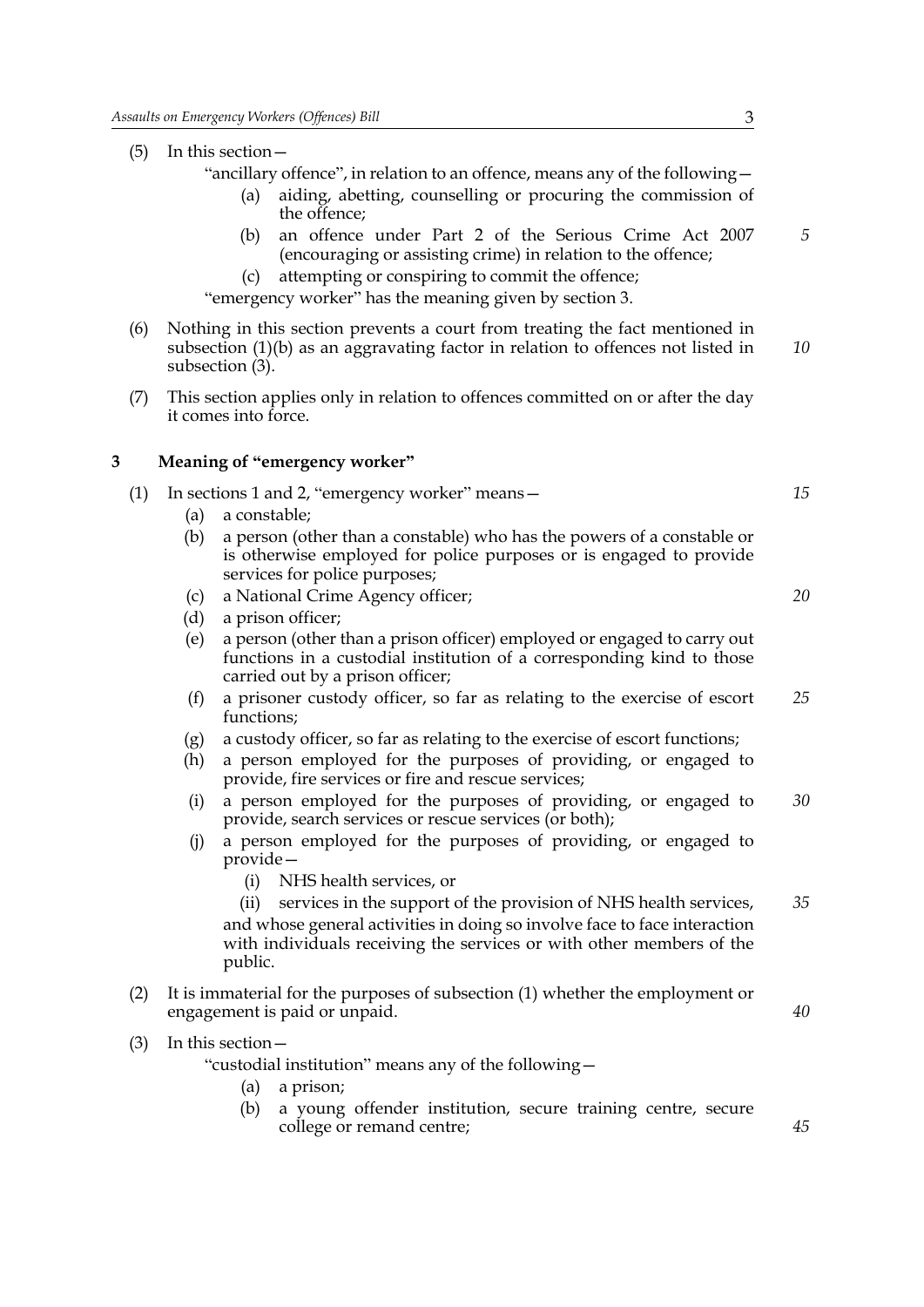- (c) a removal centre, a short-term holding facility or pre-departure accommodation, as defined by section 147 of the Immigration and Asylum Act 1999;
- (d) services custody premises, as defined by section 300(7) of the Armed Forces Act 2006;

"custody officer" has the meaning given by section 12(3) of the Criminal Justice and Public Order Act 1994;

"escort functions"—

- (a) in the case of a prisoner custody officer, means the functions specified in section 80(1) of the Criminal Justice Act 1991;
- (b) in the case of a custody officer, means the functions specified in paragraph 1 of Schedule 1 to the Criminal Justice and Public Order Act 1994;
- "NHS health services" means any kind of health services provided as part of the health service continued under section 1(1) of the National Health Service Act 2006 and under section 1(1) of the National Health Service (Wales) Act 2006;

"prisoner custody officer" has the meaning given by section 89(1) of the Criminal Justice Act 1991.

*General*

**4 Extent, commencement and short title**

- (1) This Act extends to England and Wales only.
- (2) This Act comes into force at the end of the period of two months beginning with the day on which it is passed.
- (3) This Act may be cited as the Assaults on Emergency Workers (Offences) Act 2018. *25*

*5*

*10*

*15*